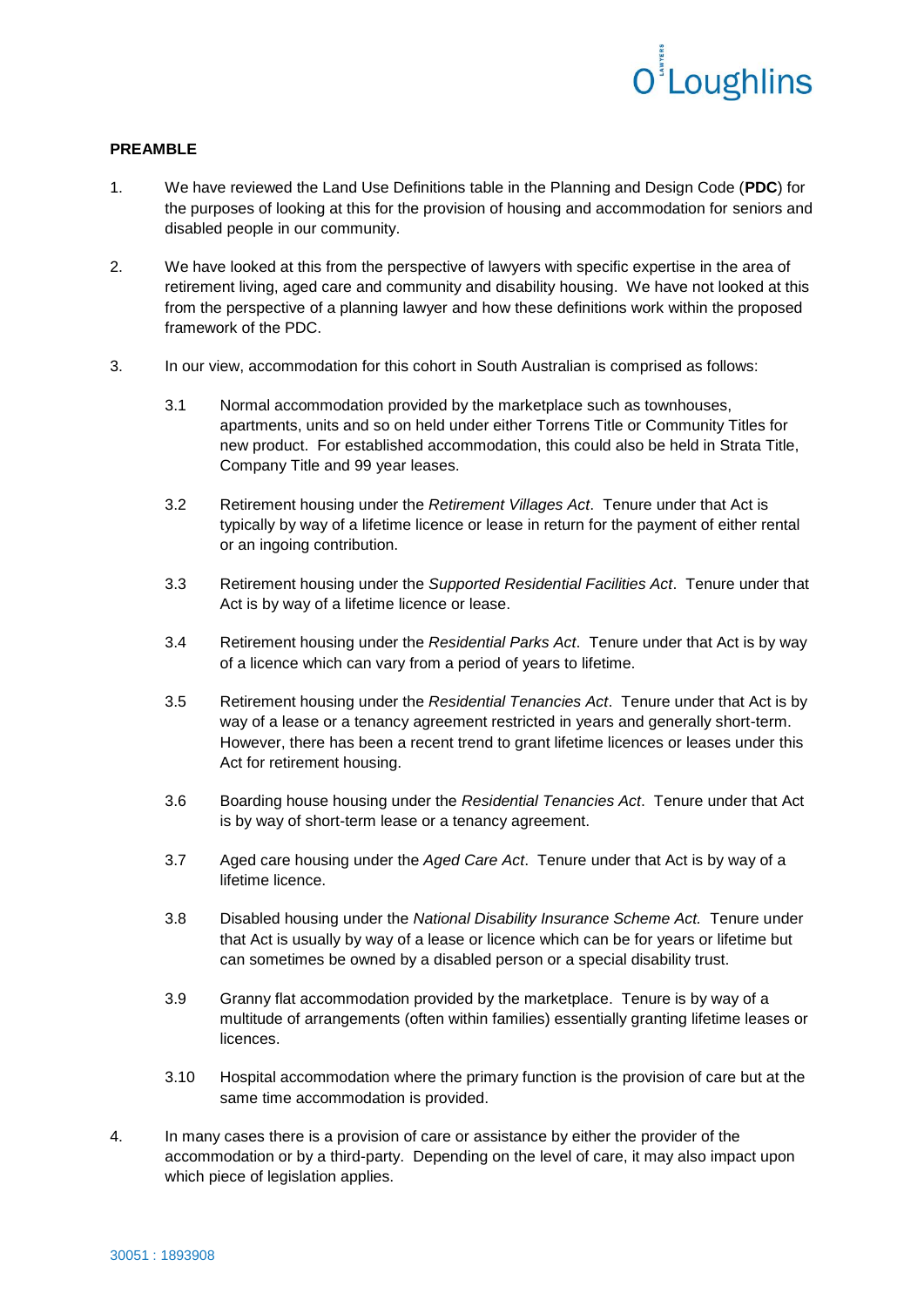- 5. There is a growing trend to provide housing which within the same physical structure may also provide care and support to a resident ranging from assistance with household tasks, to the provision of medication, to having a live-in carer to cope with the age or the disability or both of the resident.
- 6. Against this complexity of providing accommodation with or without components of care, the PDC should substantially focus on definitions which are broad-based and not based on the legislative scheme underpinning the provision of the accommodation unless there is good reason to do so.
- 7. The provision of housing and accommodation for our ageing population is very diverse in the marketplace and this trend will continue in order to accommodate the needs of the baby boomer generation.

## **COMMENTS ON THE DEFINITIONS**

Based on that preamble our comments about the definitions and impact upon the **PDC** are as follows:

- 1. The definition of *ancillary accommodation* is satisfactory. It would certainly cover what is commonly known as granny flat accommodation, but importantly it is not restricted to age or disability.
- 2. The definition of *caravan and tourist park* is satisfactory and quite properly excludes a *residential park* as those two types of park have their own zones under the PDC.
- 3. The definition of a *residential park* is satisfactory as it is a park which is restricted under the regulatory scheme under the *Residential Parks Act*. This is acceptable because the PDC has established a separate zone for residential parks and therefore only parks under that legislation should be subject to those zone requirements.
- 4. The definition of *supported accommodation* which is 'premises in which residential accommodation is provided to persons requiring/together with regular medical and or/personal care assistance' should be drafted consistent with the plain English requirement of the code to be '*premises in which residential accommodation is provided by a person to persons requiring or receiving regular medical or personal care assistance or both*'.
- 5. The current definition of *supported accommodation* would arguably include accommodation owned by a person but where the person is receiving a home care package for things such as daily showering and administration of medication. It might also include accommodation where a disabled or elderly person is living with the owner of the accommodation and who is receiving regular medical or personal care assistance or both in that accommodation.
- 6. The definition of *supported accommodation* is broad enough to then encompass residential aged care facilities under the *Aged Care Act*, disabled housing under the *National Disability Insurance Scheme*, retirement housing which incorporates home care provided privately or under the *Aged Care Act* and supported residential facilities under the *Supported Residential Facilities Act.*
- 7. Therefore, the potential breadth of the definition of *supported accommodation* may need some further consideration where the principal land use is something else such as retirement housing, a nursing home or a disabled person's home and the provision of support is an ancillary but nevertheless important purpose.